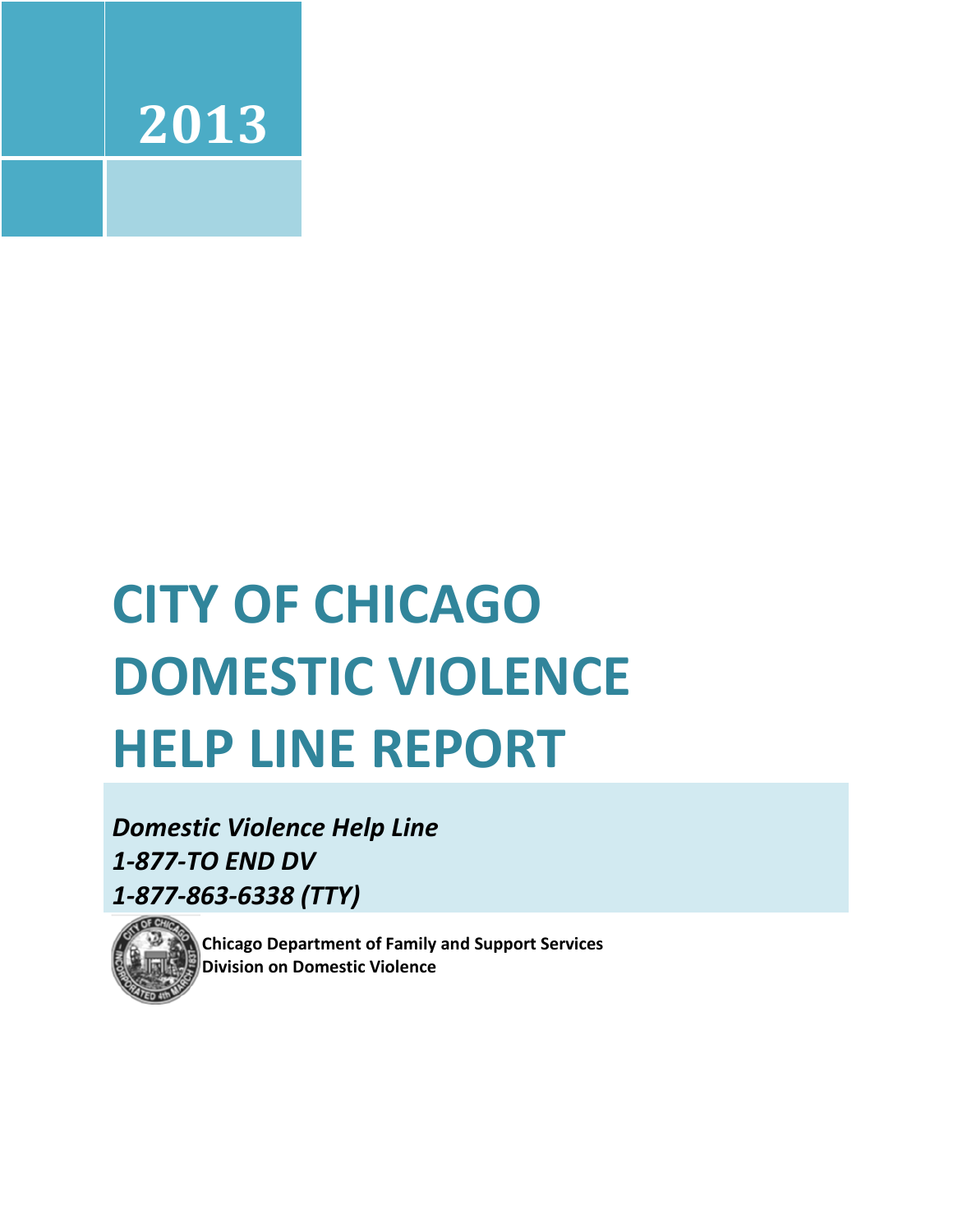# Table of Contents

| <b>Help Line Overview</b>         | $\overline{2}$ |
|-----------------------------------|----------------|
| <b>Total Call Volume</b>          | $\overline{a}$ |
| <b>Victim Characteristics</b>     | 8              |
| <b>Victim Violence Experience</b> | 10             |
| <b>Victim Service Needs</b>       | 13             |
| <b>Dependent Characteristics</b>  | 15             |
| <b>Abuser Characteristics</b>     | 16             |
| <b>Key Terms</b>                  | 18             |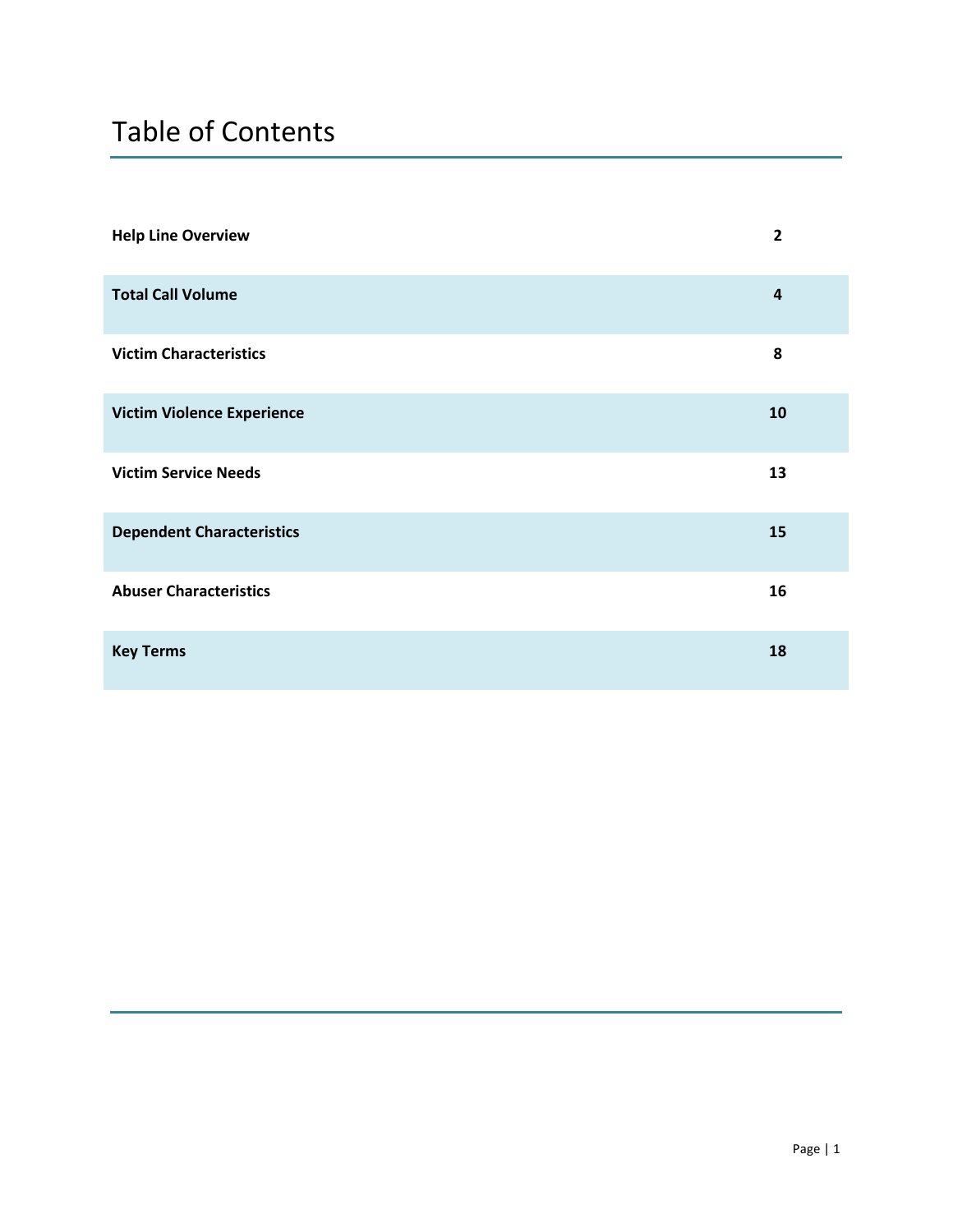#### **Help Line Overview**

The Domestic Violence Help Line is a toll-free clearinghouse to domestic violence services in Chicago and throughout Illinois. Established in 1998, it is a service of the Chicago Department of Family and Support Services, Division on Domestic Violence and operates as a partnership with the Chicago Metropolitan Battered Women's Network.

The Domestic Violence Help Line is available 24 hours a day, 7 days a week. It is a confidential and multilingual service that accepts inquiries from all members of the public. Callers to the help line can be assisted in over 170 different languages via the Language Line.

Calls are taken by Victim Information and Referral Advocates (VIRAs) who work with the caller to determine the caller's needs. These can include: referrals to domestic violence service providers and/or directly linking callers with a provider via a 3-way transfer, safety planning, information about domestic violence, and non-emergency crisis support. VIRAs can offer victims referrals to over 400 agencies that provide domestic violence services in Chicago, Cook County, and throughout Illinois. All Help Line staff complete the state required 40-hour

domestic violence training program before they interact with callers.

#### **The 2013 Report**

This Domestic Violence Help Line Report presents a summary of information collected for all calls taken by the Help Line during the 2013 calendar year.

The summary includes overall descriptions of 1) the Help Line call volume and 2) regional comparisons of victim caller characteristics, violence experience, and service needs; dependent characteristics; and abuser characteristics. In the regional summaries, narrative text reflects data for the entire state of Illinois while the charts are used to show the breakdown of statewide data by Chicago, Cook County without Chicago, and Illinois without Cook County.

This report is not an indicator of the prevalence or incidence of domestic violence in Chicago or Illinois. It is a community resource that documents characteristics of Help Line calls, service needs, and the role of the Help Line in connecting victims with service and support.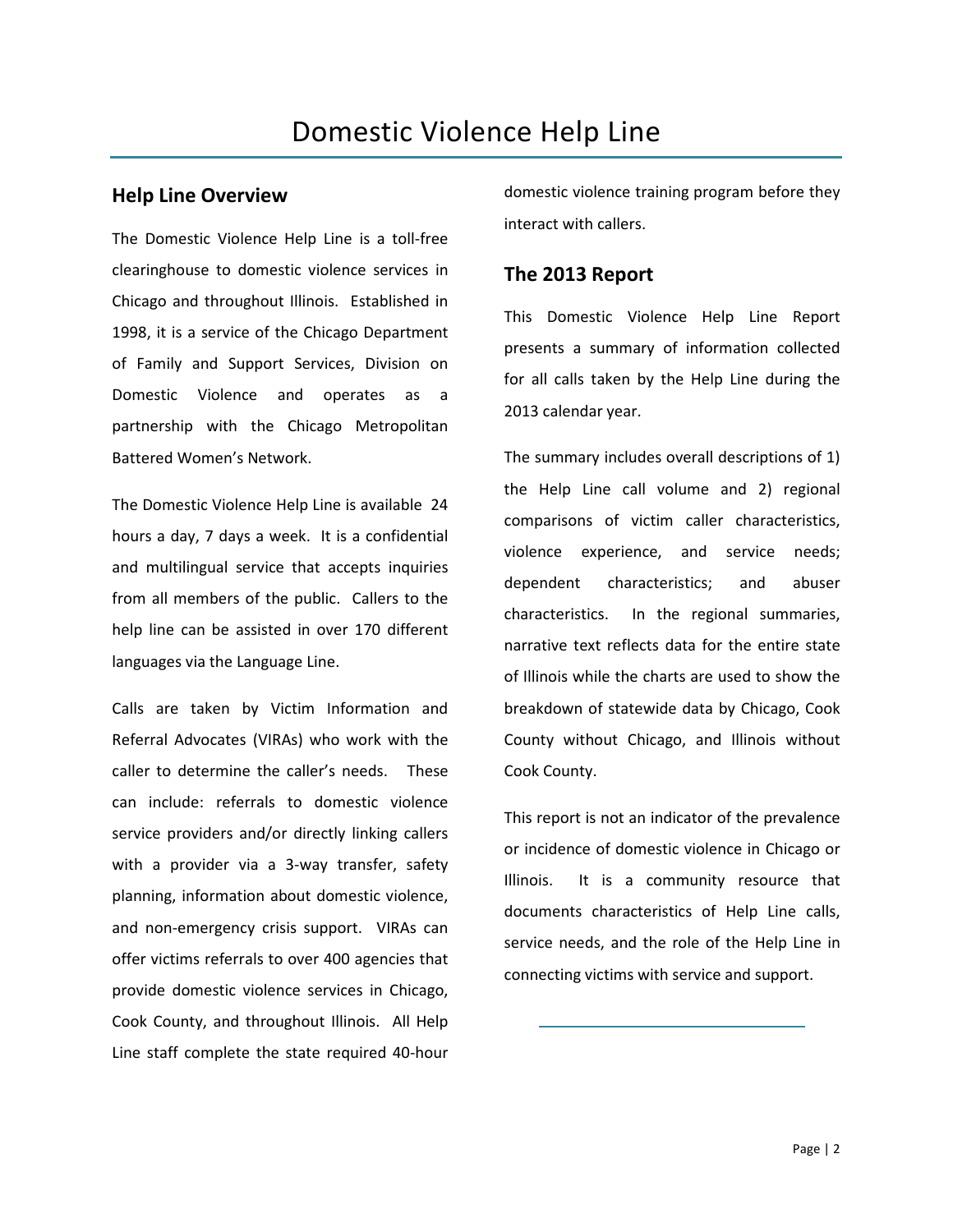#### **Data Source and Methods**

In January 2012, the Domestic Violence Help Line switched from a legacy Microsoft Accessbased application for call service delivery to iCarol, a web-based hot line software. iCarol's automated service delivery assists with integration of call content, resource referrals, staff scheduling, and staff management capabilities. Adoption of this automated webbased system met the Help Line's expanding needs to simplify and automate call retrieval and monitoring processes. Benefits of using iCarol also include minimized IT and external consultant support and enhanced access to victim data.

In iCarol, VIRAs record case specific information about each call and can easily search for domestic violence service programs and agencies in Chicago and Illinois to refer the caller.

#### **Other Reports and Publications**

Visit the Chicago Department of Family and Support Services (DFSS), Division on Domestic Violence (DDV) website to access this and other reports produced by the Division on Domestic Violence:

www.cityofchicago.org/domesticviolence.

This 2013 Domestic Violence Help Line Report was prepared by Ebony M. Dill, Coordinator of Research and Evaluation of the Chicago Department of Family and Support Services with feedback provided by members of the Domestic Violence, Coordinated Response Council (DV CRC).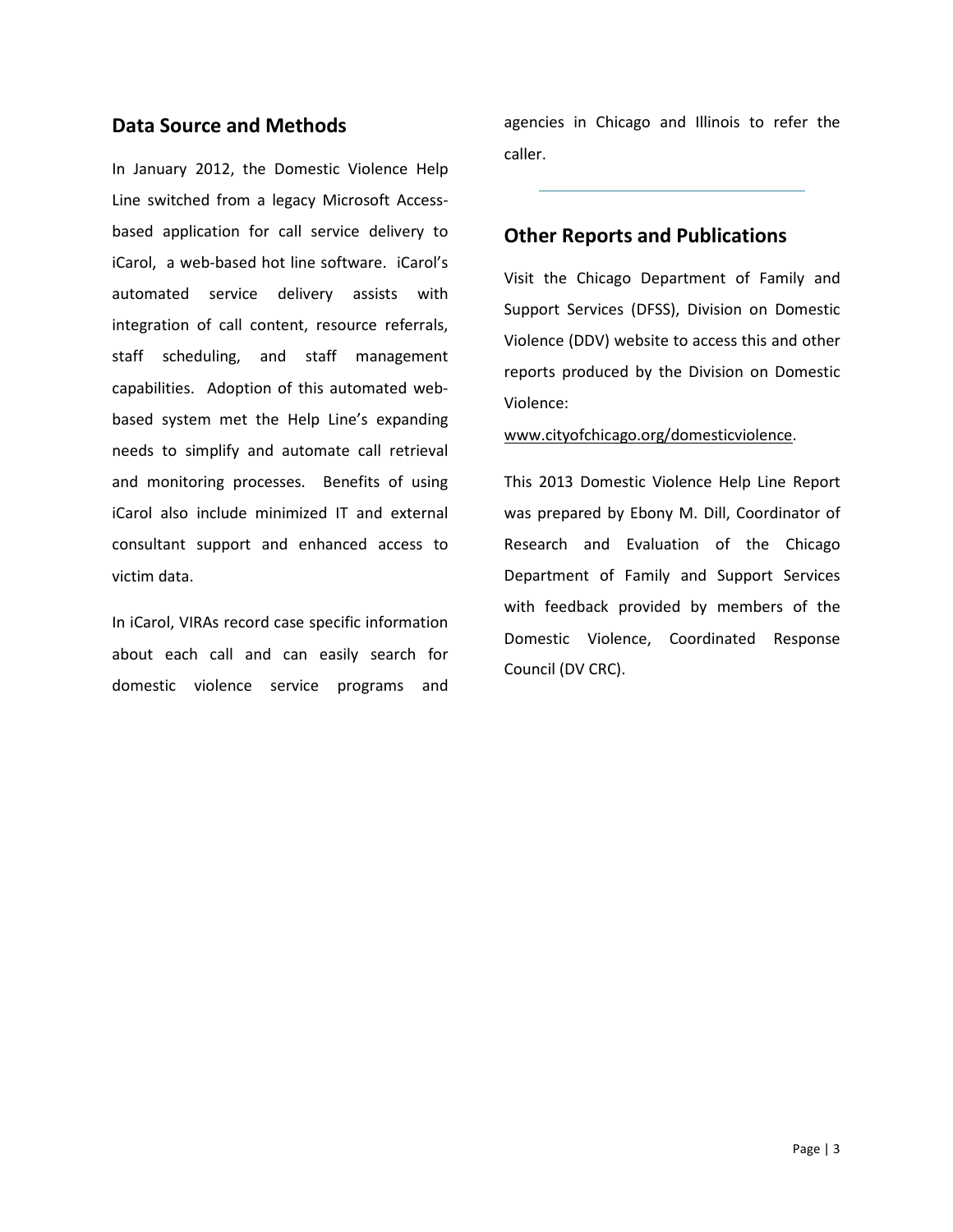### 2013 Total Call Volume

Descriptive summaries of all calls taken by the Help Line.





#### **Monthly Call Volume N=21,191**

On average, 1,766 calls were answered each month.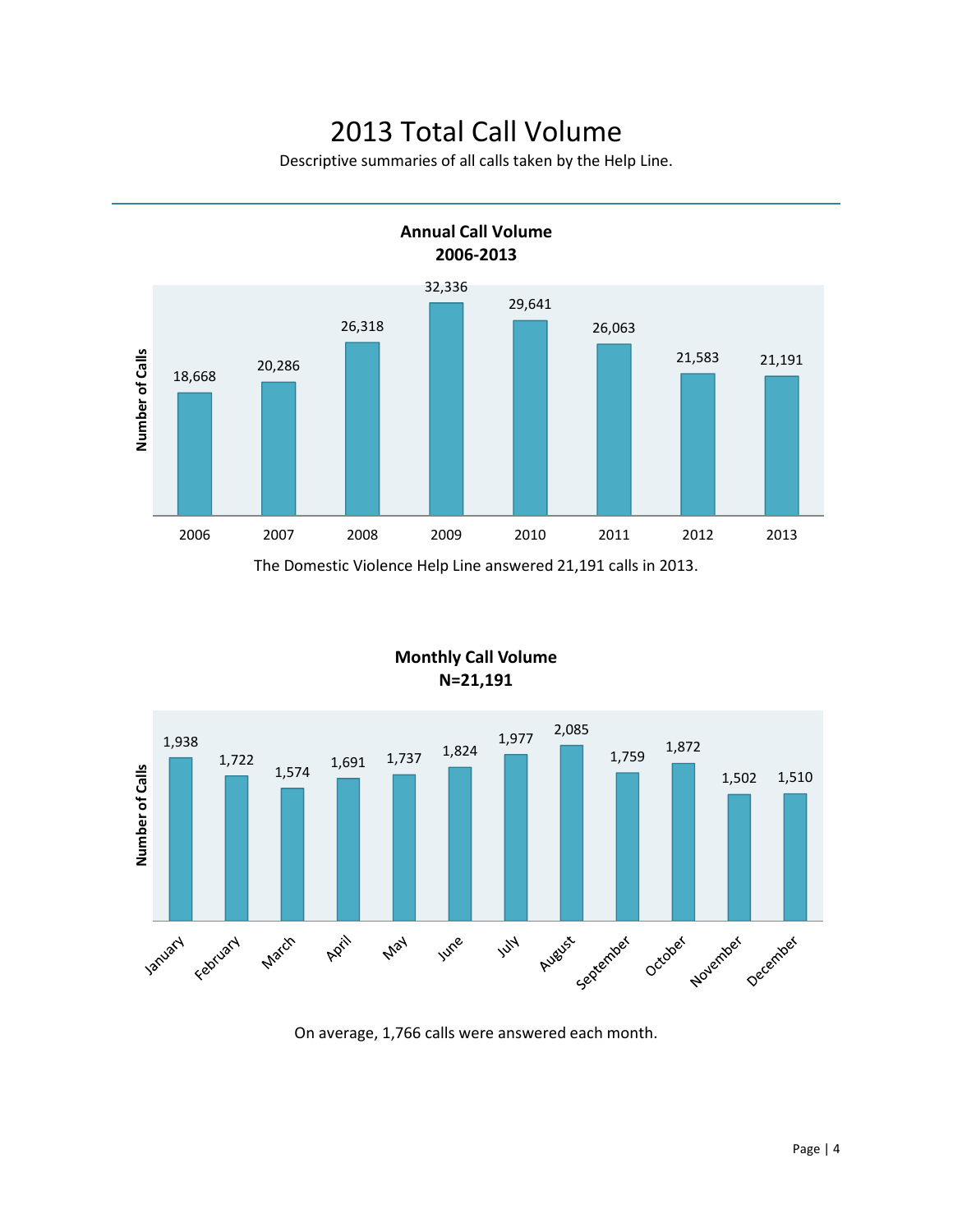

On average, 58 calls were answered each day.

**Call Volume by Time of Day N=21,191**



Most calls were placed in the afternoons between the hours of 12pm – 5:59pm (n=9,229).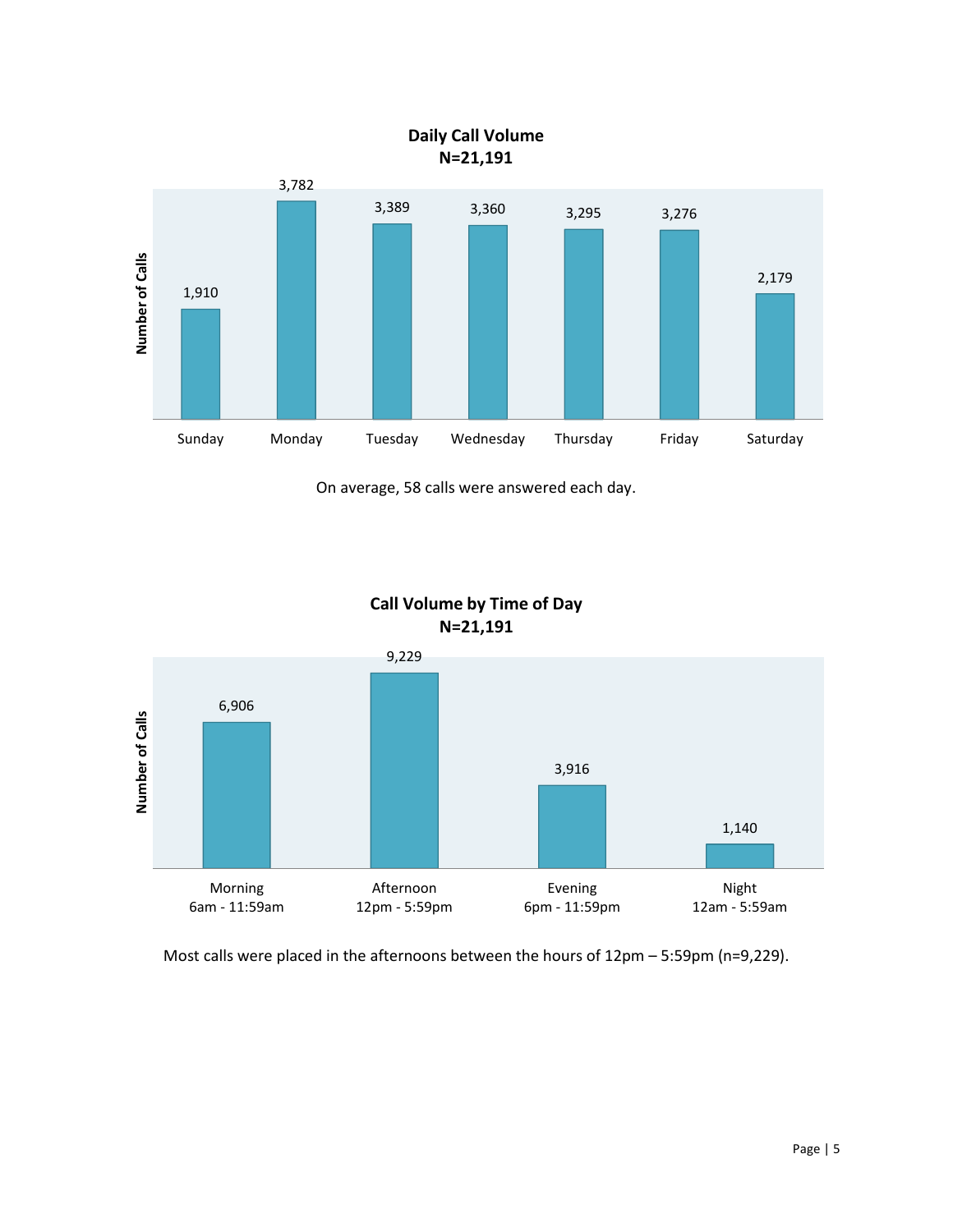

The majority of callers to the Help Line were from Chicago (59%).



The majority of callers were seeking victim services (85%).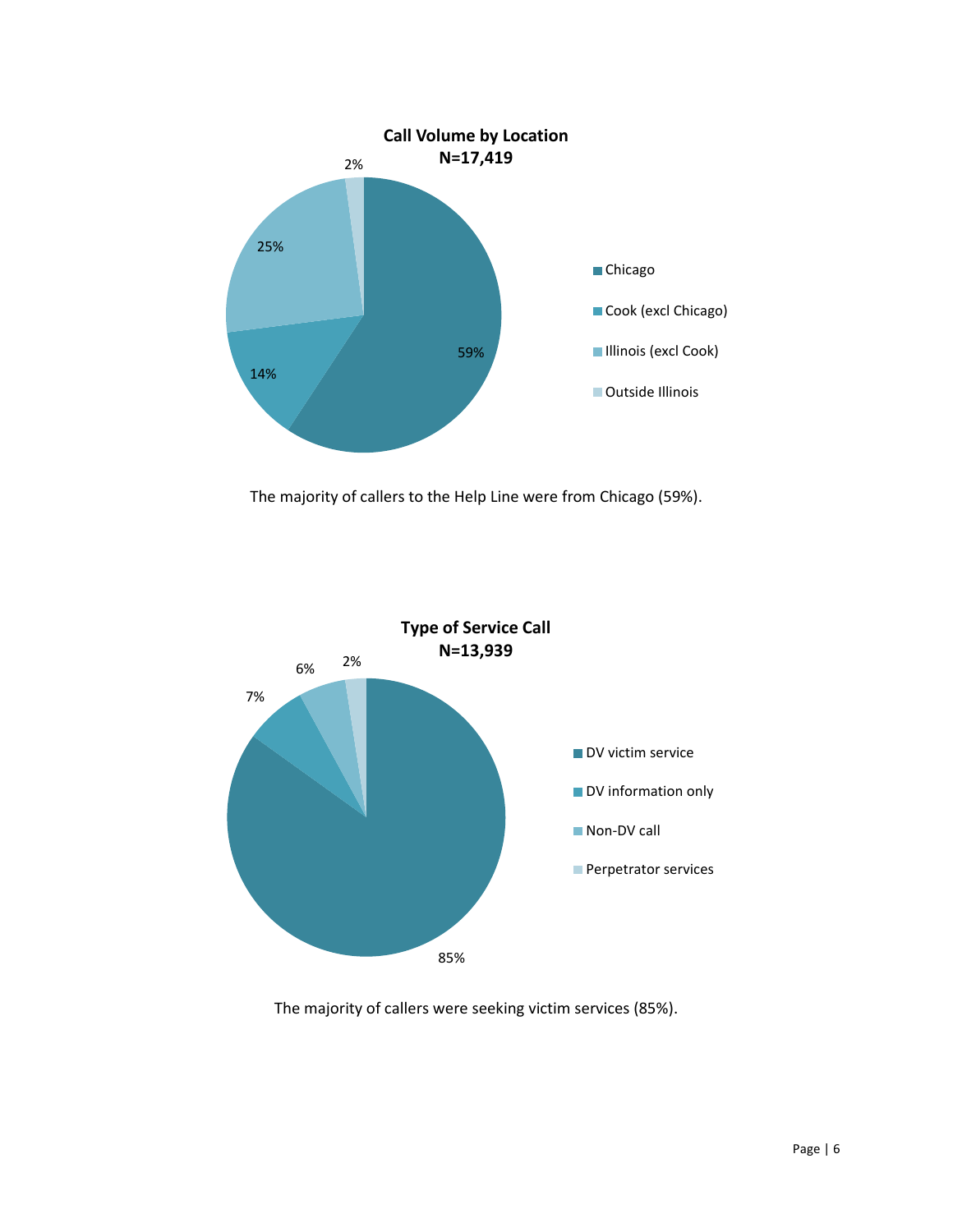

Most calls were conducted in English (95%). Calls were also taken in Spanish (4%) and other languages (1%) that included (in order of frequency): Polish, Arabic, Urdu, Mandarin Chinese, Russian, Lithuanian, French, Ukrainian, TTY,<sup>1</sup> Urdu, Amharic, Bosnian, Cantonese, Creole, Croatian, Italian, Punjabi, Tagalog, and Thai.

#### *Summary from a call:*

*A victim who has family in Chicago but currently lives in another state, wants to escape her abuser and come to Chicago. She would bring two children with her. Caller was referred to speak with an attorney about custody concerns.* 

l

 $^1$  TTY stands for teleprinter, teletypewriter or teletype and is a special device that lets people who are deaf, hard of hearing, or speech-impaired use the telephone to communicate, by typing messages.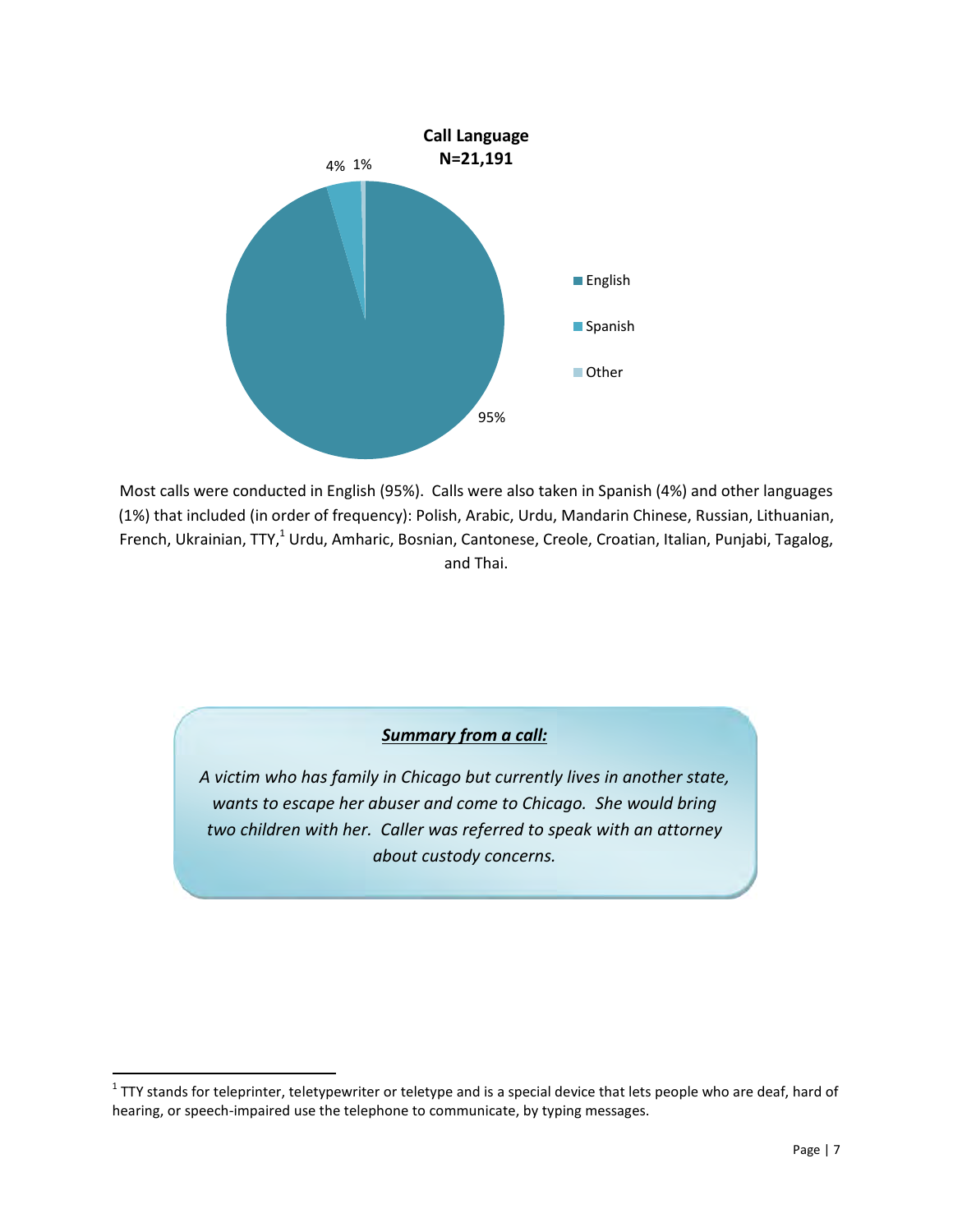# 2013 Victim Characteristics

Descriptive summaries of victim calls by Illinois locations.



Most victims were female (95%) and 3 victims (in Chicago) self-identified as transgendered.



More than half of all victims were Black (52%), followed by White (24%) and Hispanic (15%).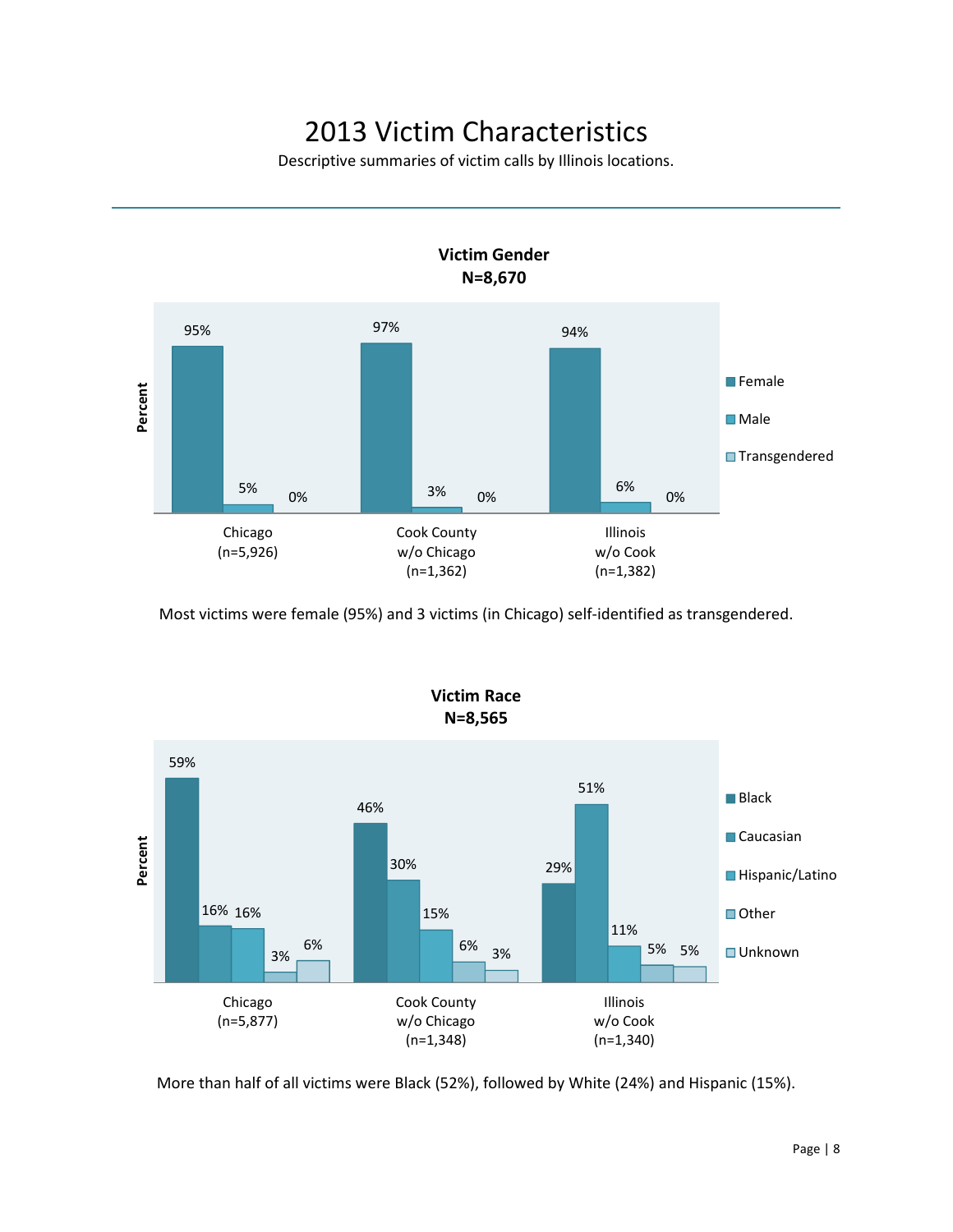

The majority (70%) of victims were between the ages of 18-40; 1% of victims were teens 17 years of age and younger and 6% were seniors 56 and over.

#### *Summary from a call:*

*A caller was seeking shelter in advance of her boyfriend being released from temporary custody. She says she is "black and blue" and physically in pain all over her body. She was linked to a shelter for intake and placement.*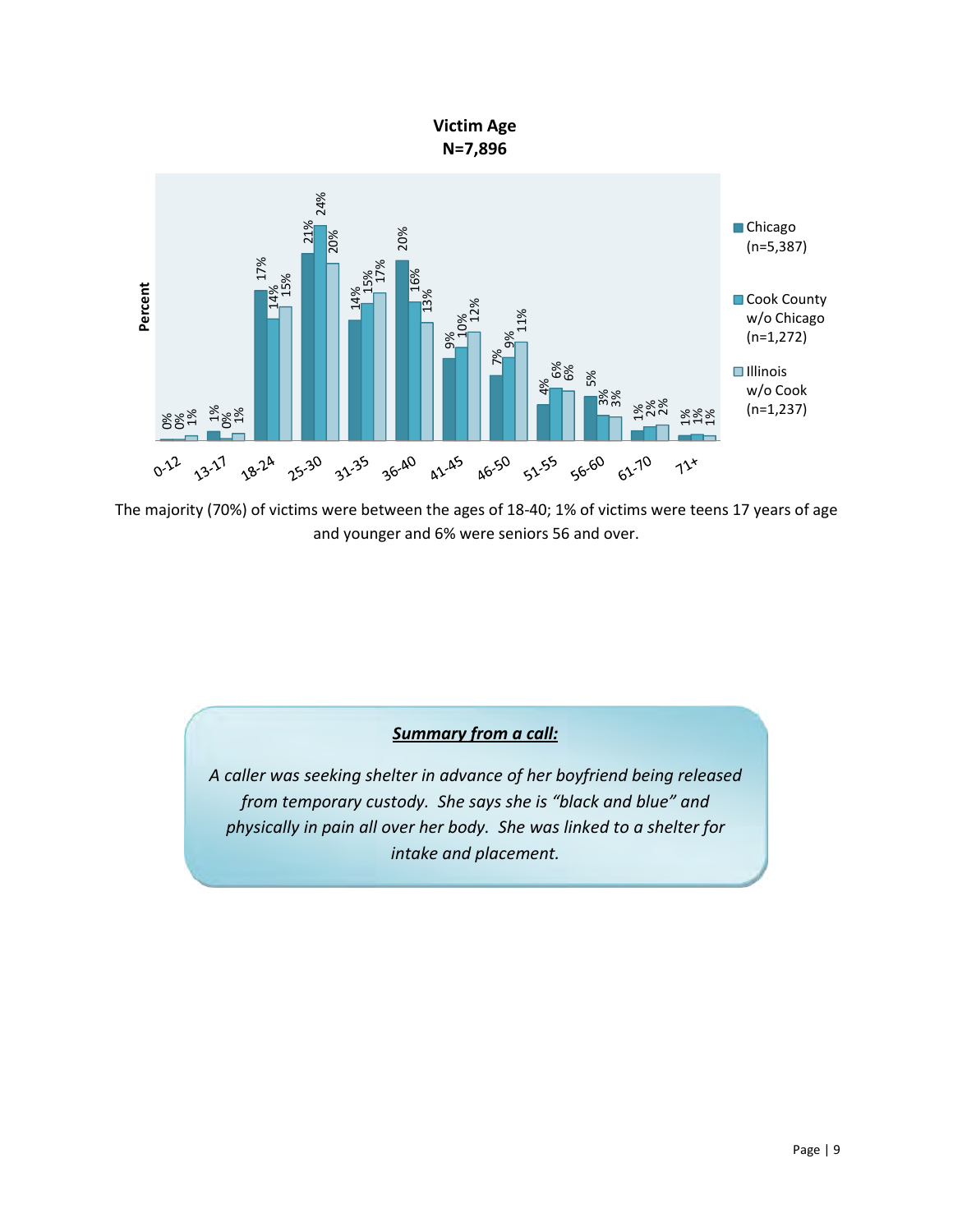# 2013 Victim Violence Experience

Statewide victims reported being abused by an intimate partner (90%) or family/household member (10%).



**Intimate Partner Abuser N=7,699**

Intimate partner victims were often abused by a live-in partner (38%), spouse (31%), or an exspouse/ex-partner (24%).



**Family/Household Member Abuser N=816**

Victims of family/household violence were most often abused by a family member (86%).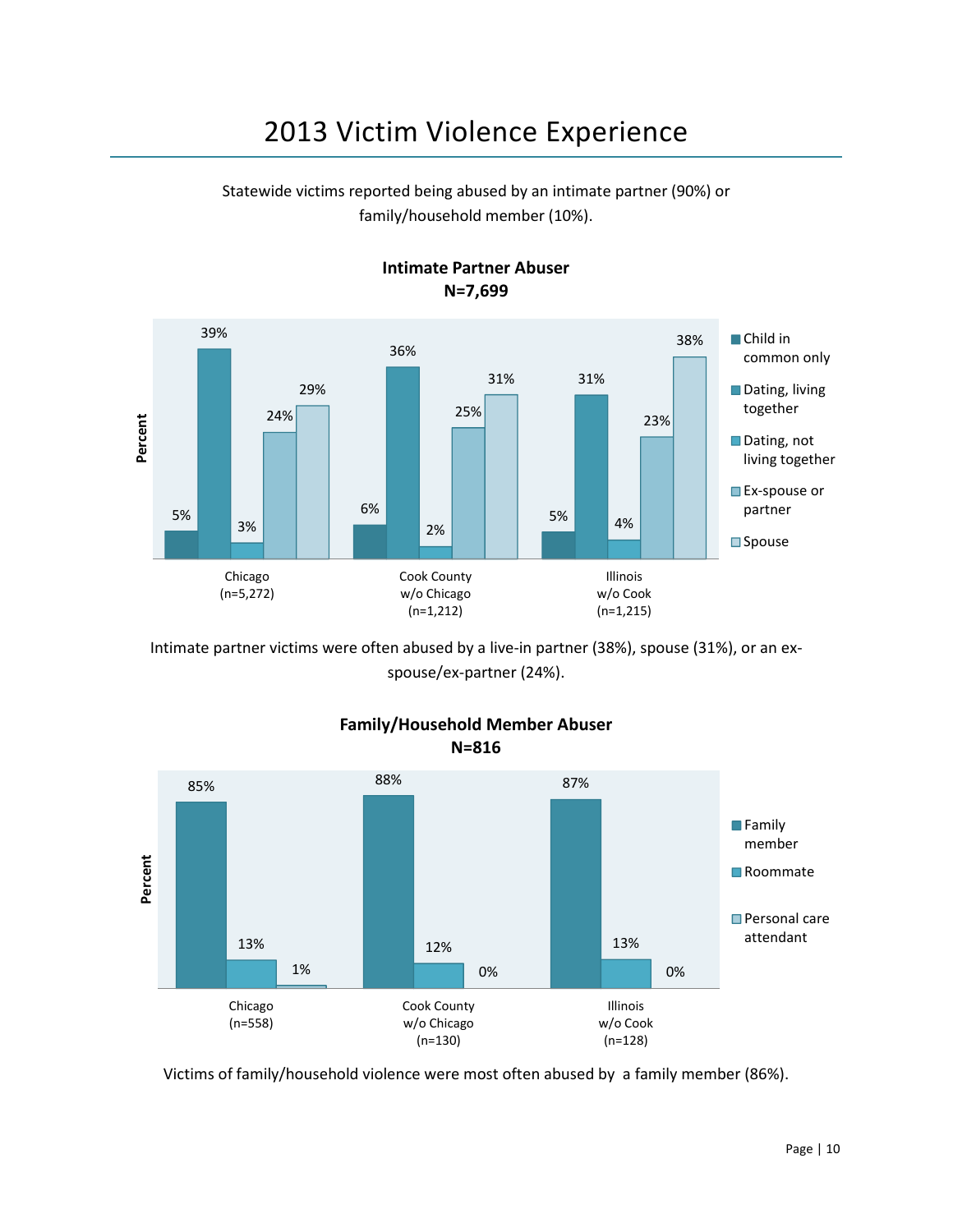

Family member abusers were most often a parent (26%), sibling (22%), or child (21%).



**Type of Abuse N=15,685**

Victims reported emotional (53%) and physical (44%) forms of abuse.<sup>2</sup>

 $\overline{a}$ 

 $^2$  The type of abuse that victims experience was determined during a discussion of "what happened." One or multiple forms of abuse may be identified. It is believed that the experience of sexual violence in DV situation is much higher; however due to stigma and many other concerns, it is believed that victims were less likely to report sexual forms of violence.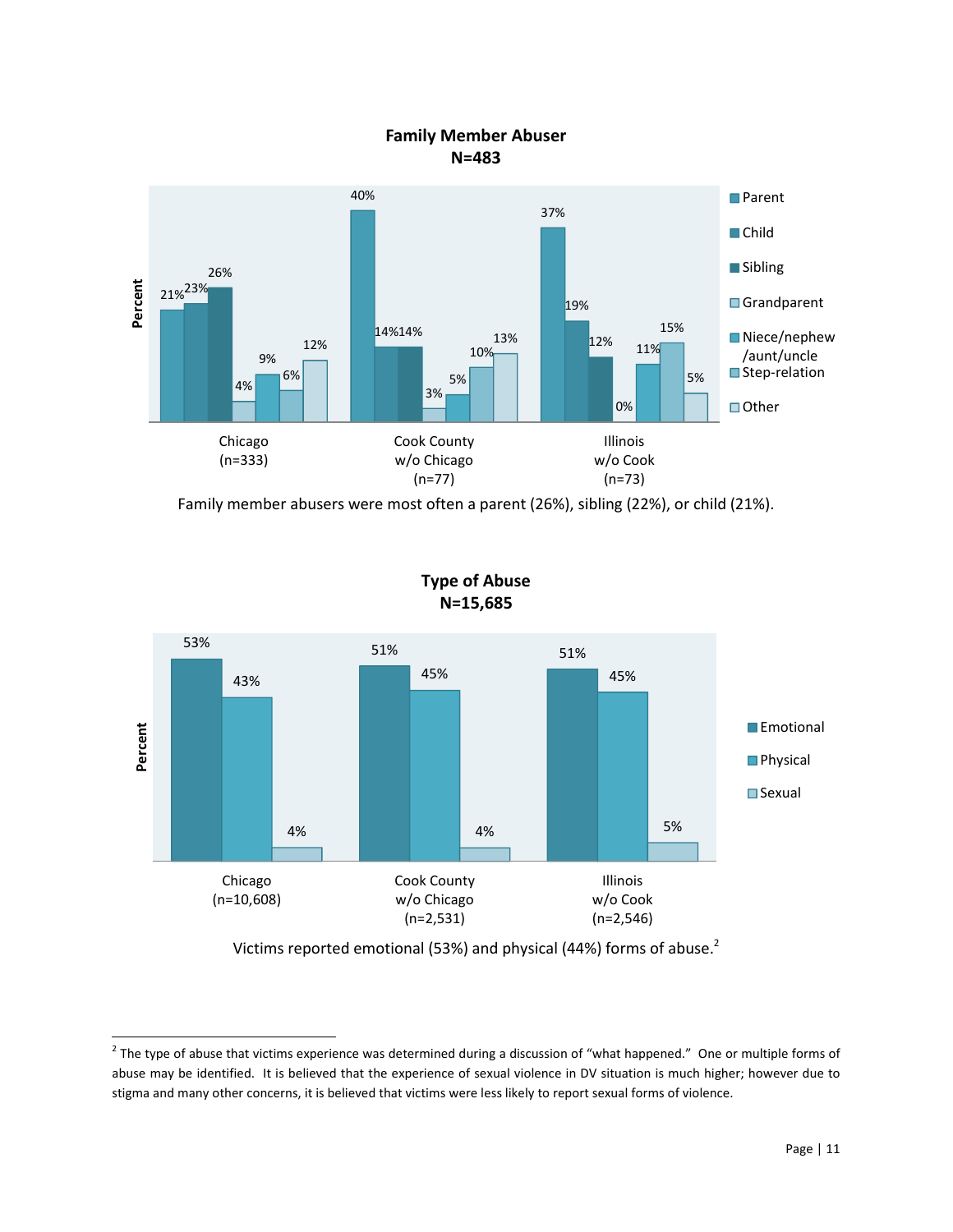

Four percent (4%) of victims had a current or previous order of protection against their abuser.

#### *Summary from a call:*

*A woman, with an order of protection, needed information on what to do because her abuser keeps texting her and harassing her on the phone. The caller said she contacted the police and they told her to call us. The VIRA assisted caller in contacting a sergeant in her district about arresting the abuser for violating the court order.*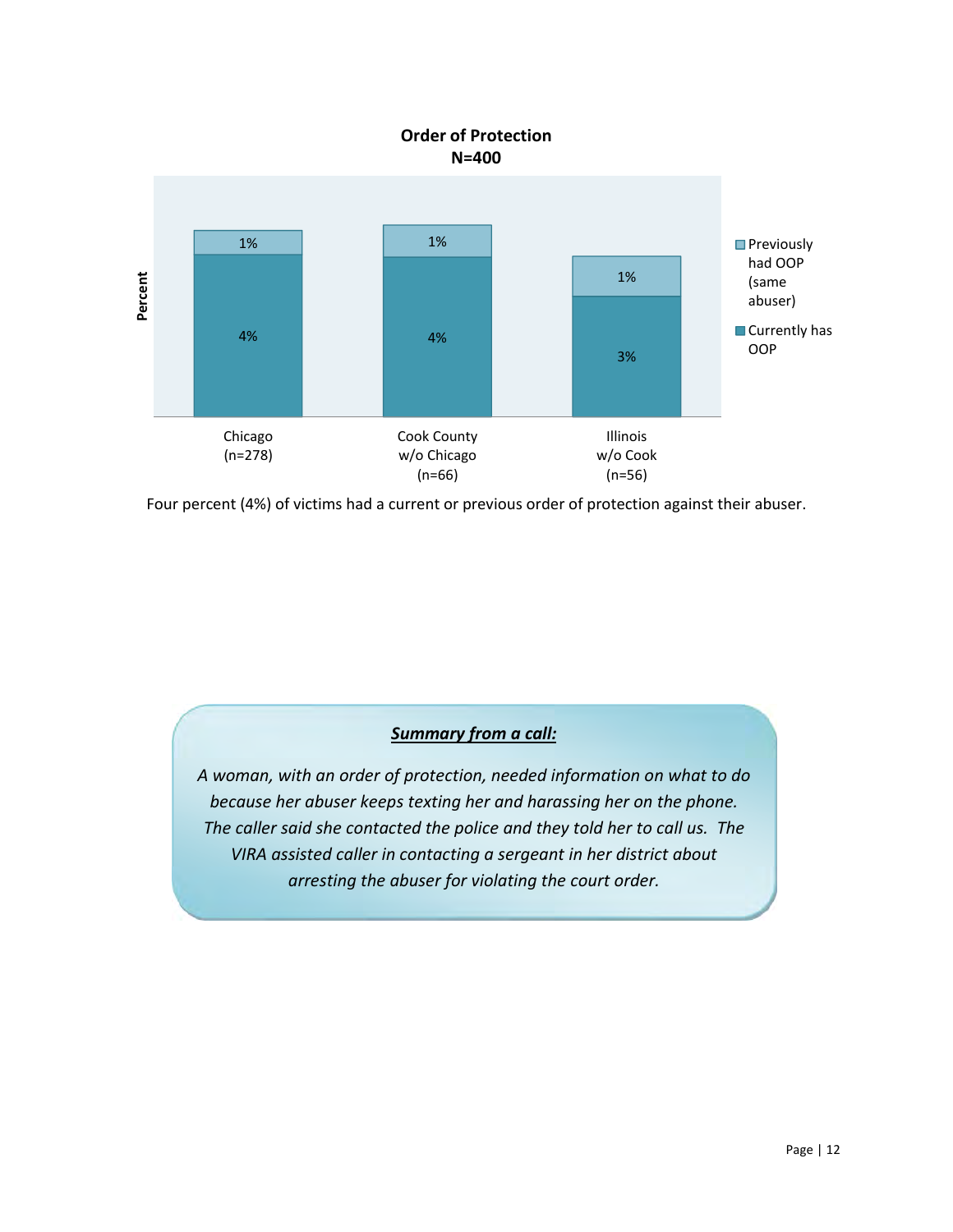# 2013 Victim Service Needs



**Service Request/Needs N=14,120**

Services were requested for victims that included shelter (35%), information only (25%), order of protection advocacy (12%), and counseling (11%).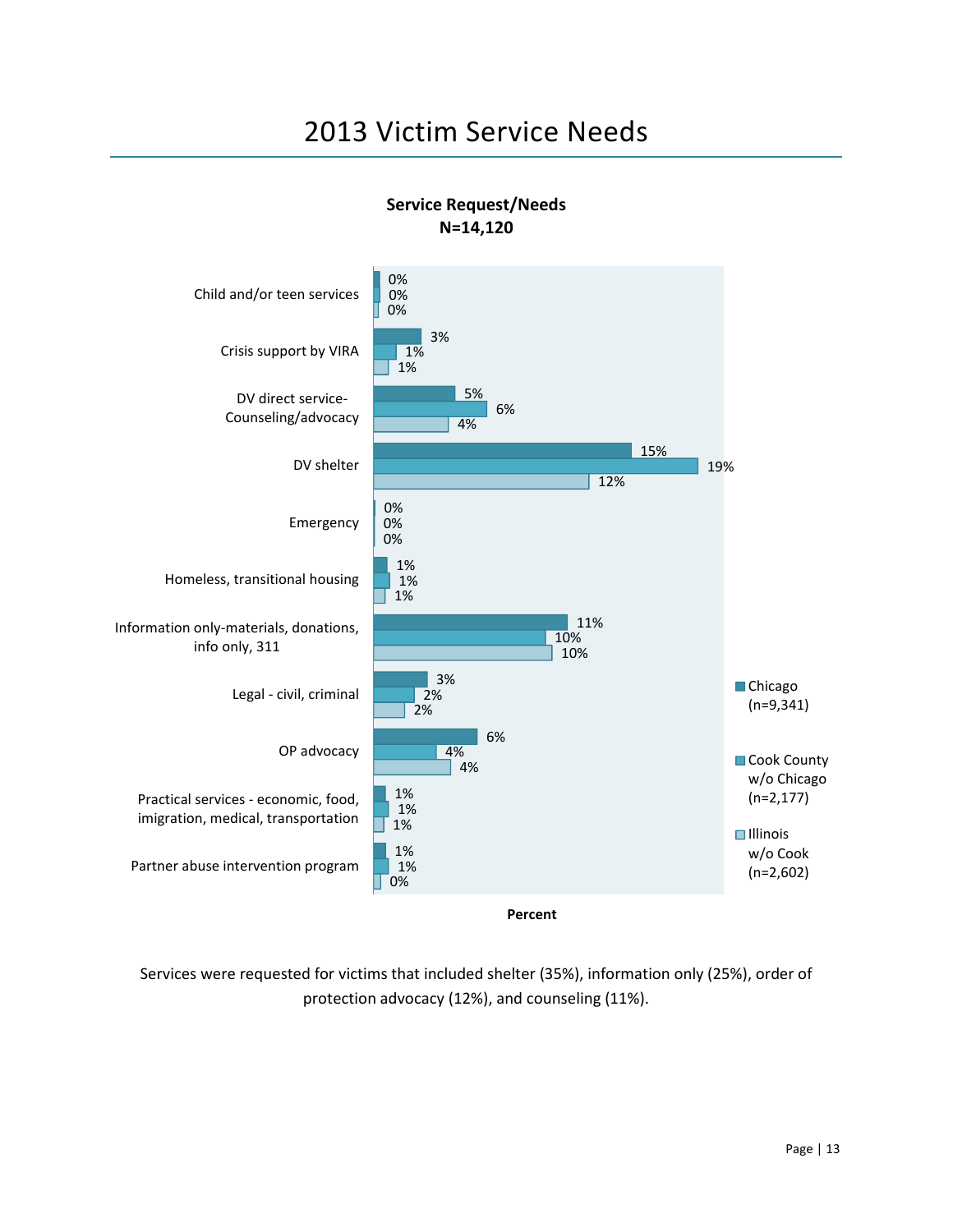

 Victims also identified the need for services that were not domestic violence specific, however they are related to victims' well-being. Statewide, callers seeking special services most often requested mental health services (86%).

#### *Summary from a call:*

*A caller only wanted to talk about what happened to her in a dating relationship that she had just ended. The caller did not want a referral, she just wanted to try and "understand" what she experienced. The VIRA spoke with her about violence in relationships, power and control, and helped her with safety planning. The caller thanked the VIRA and told her that she better understood what she went through and that she felt better able to "move on" with her life.*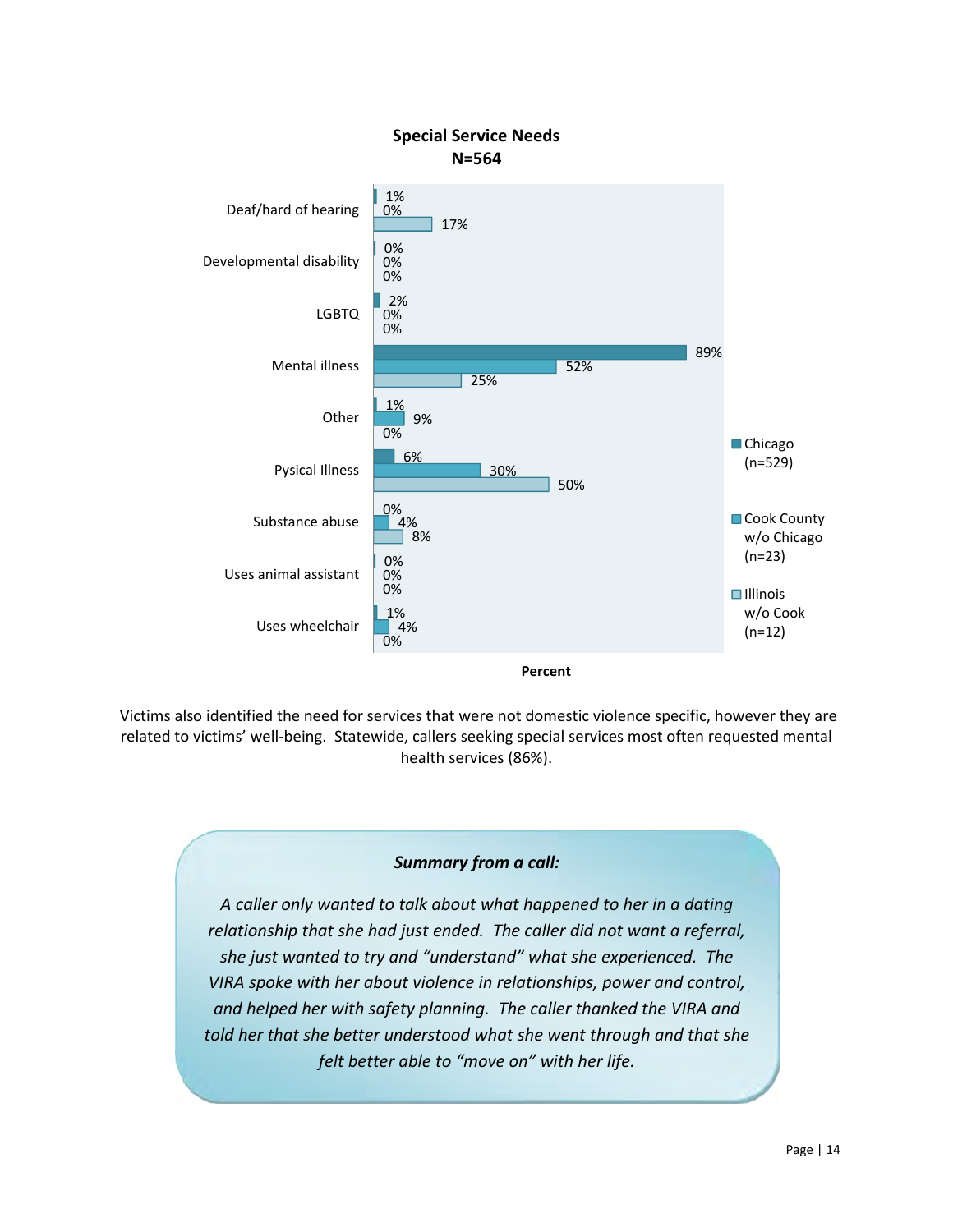### 2013 Dependent Characteristics



Most victim callers have children. Slightly more than half of victims' dependents were female (51%).



Dependents were mostly youth ages 2-17 (88%) with 66% of these youth ages 2-9; 2% of dependents were 18 years of age and older.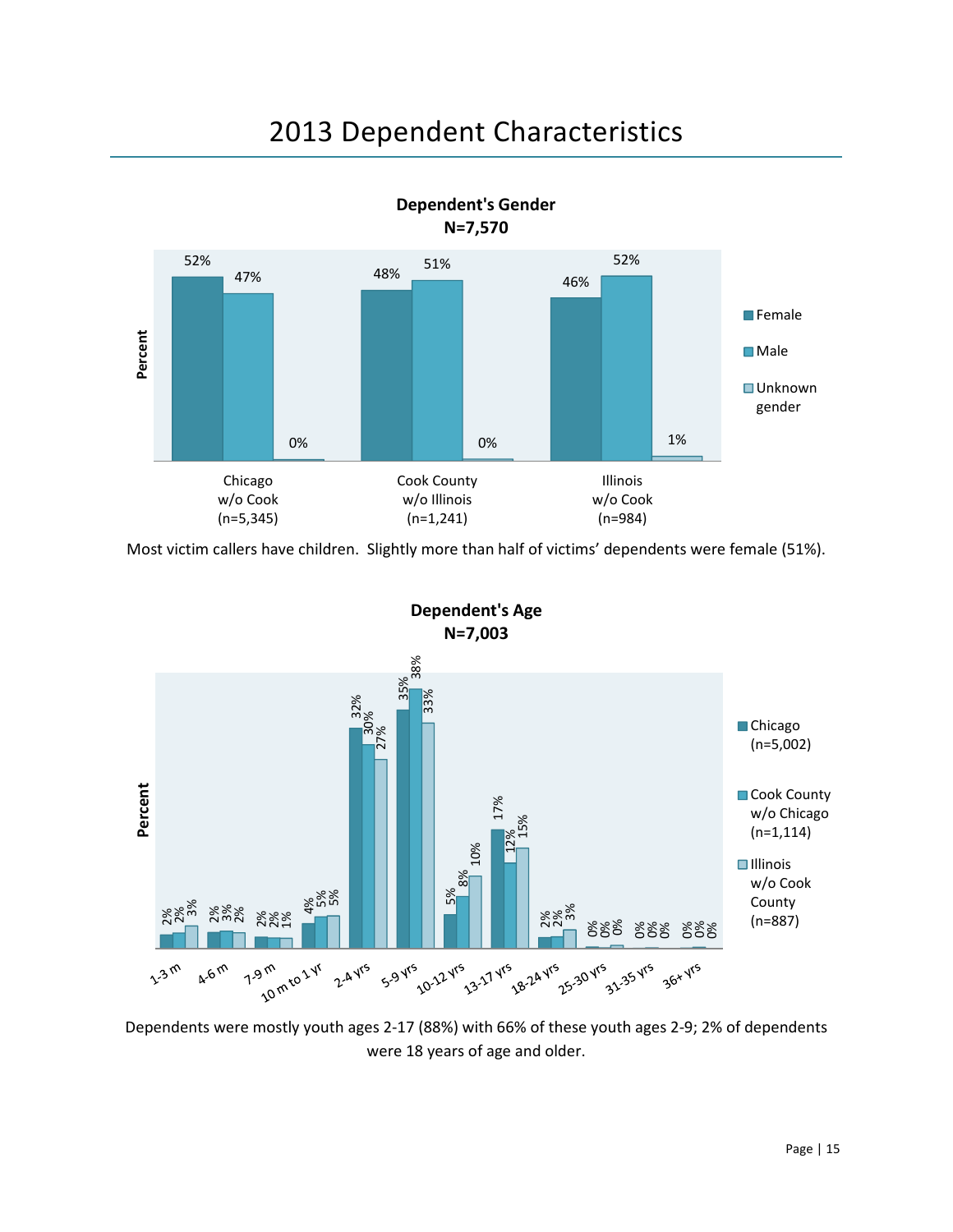## Abuser Characteristics

Descriptive summaries of abusers by Illinois locations.



Abusers were male (93%) with 5 abusers (all from Chicago) identified as transgendered.



More than half of abusers were Black (55%) followed by White (19%) and Hispanic (16%).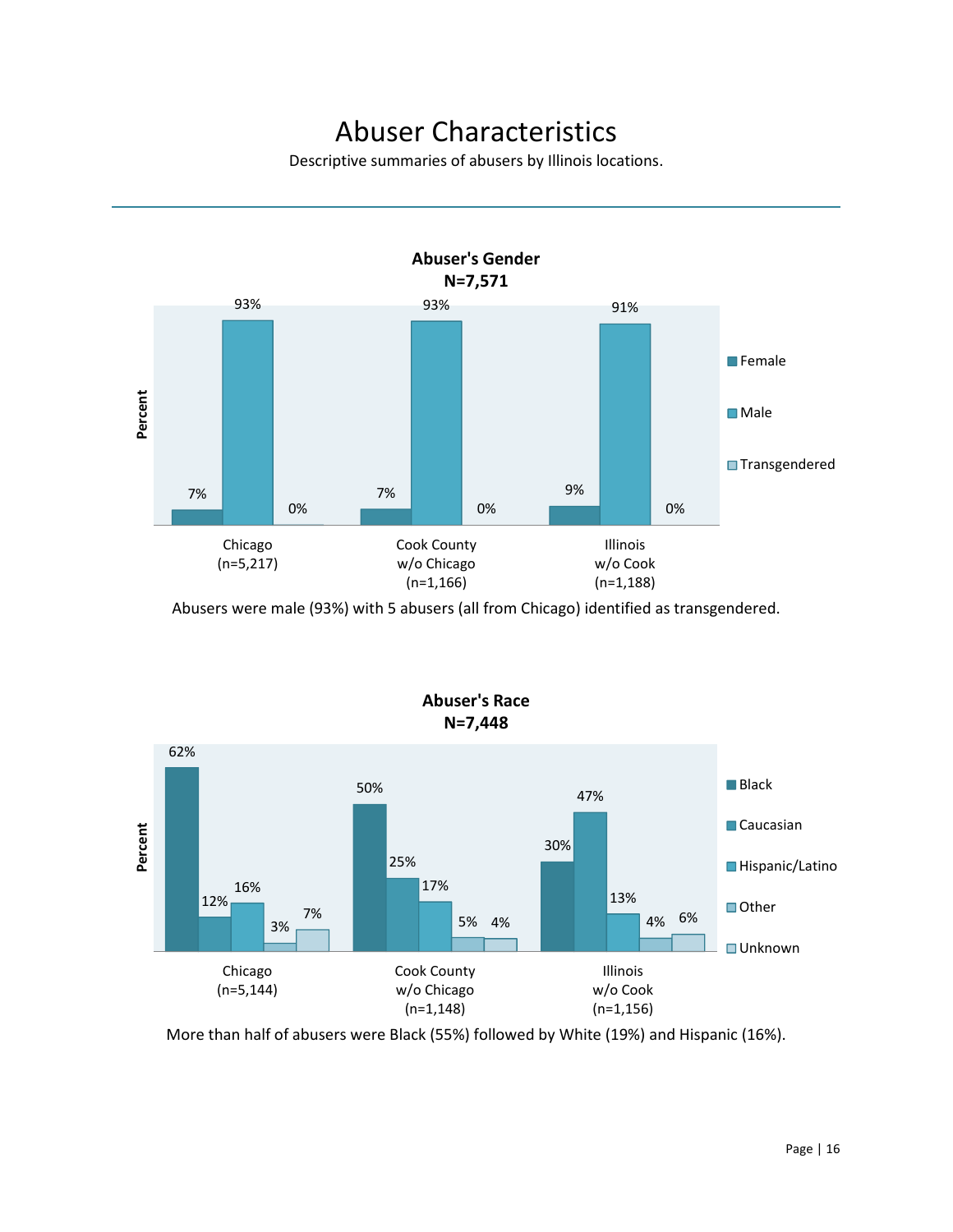

Abusers were adults mostly 18-60 years of age with 17% of abusers 25-30 years of ages and 19% 51-60

#### *Summary from a call:*

*A woman called and said she was afraid for her life. Her husband took her cell phone, broke her car windows – so she can't drive, and doesn't let her speak to anyone. Safety planning was started. Victim doesn't think she can leave home to go to counseling. She doesn't feel she can go to a shelter… she is scared. VIRA provided support, safety planning and referral information.*